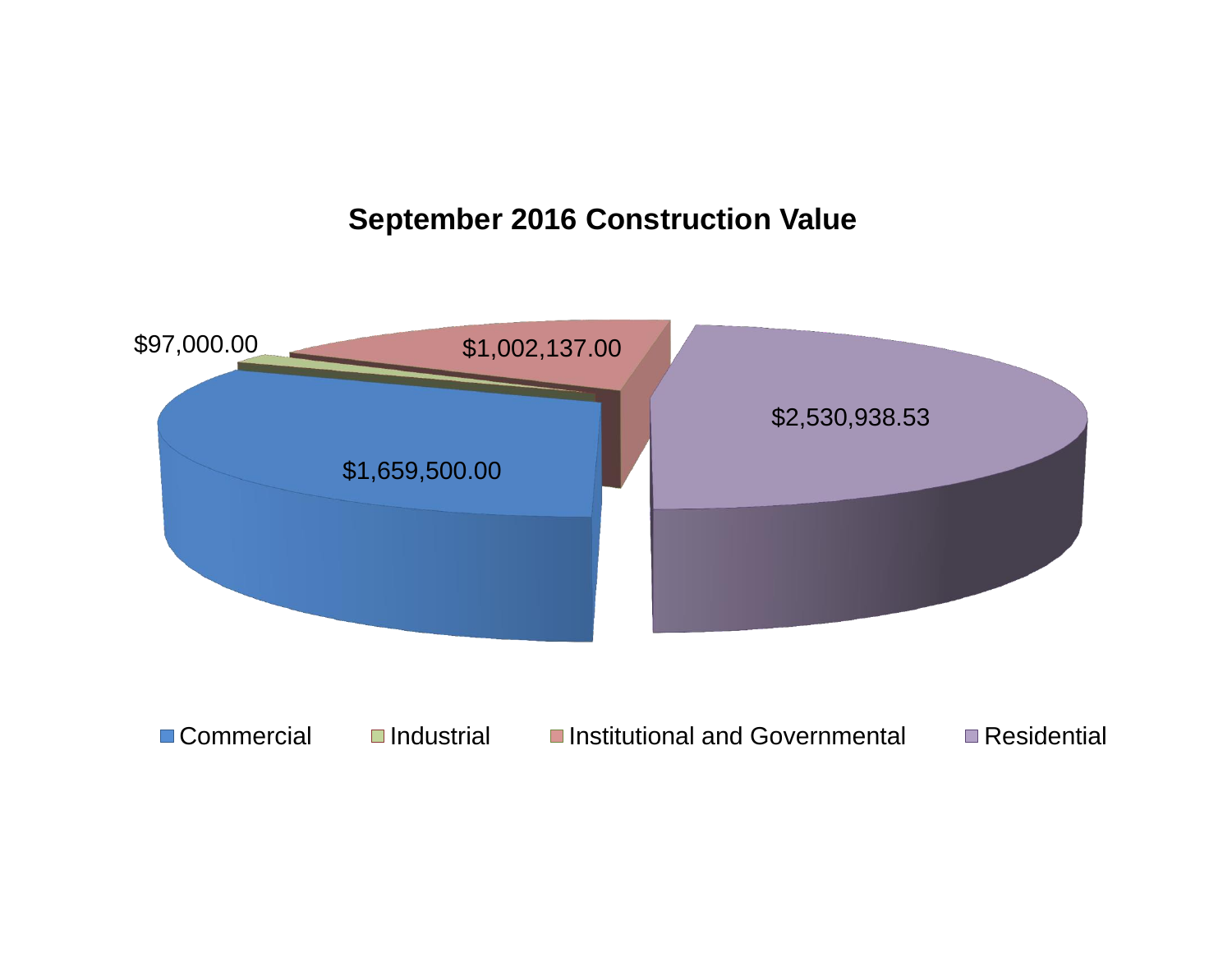**Religious building**

**Secondary school, high school, junior high** **0**



**Community Development and Enterprise Services Building Division**

> **Tel: (705) 759-5410Fax: (705) 541-7165**

## **BUILDING PERMITS SUMMARY 2016/09/01 to 2016/09/30**

| <b>Building Type</b>                                        |                                  | <b>New Construction</b>  |                      |                                  | <b>Alterations and Additions</b> |                      | <b>Total</b>                            |                          |                      |
|-------------------------------------------------------------|----------------------------------|--------------------------|----------------------|----------------------------------|----------------------------------|----------------------|-----------------------------------------|--------------------------|----------------------|
|                                                             | <b>Num</b><br>of<br><b>Units</b> | Num of<br><b>Permits</b> | <b>Value of Work</b> | <b>Num</b><br>of<br><b>Units</b> | Num of<br><b>Permits</b>         | <b>Value of Work</b> | <b>Num</b><br><b>of</b><br><b>Units</b> | Num of<br><b>Permits</b> | <b>Value of Work</b> |
| <b>Commercial</b>                                           |                                  |                          |                      |                                  |                                  |                      |                                         |                          |                      |
| Office building                                             | 0                                | $\mathbf{1}$             | \$1,400,000.00       | $\pmb{0}$                        | 5                                | \$94,500.00          | $\mathbf 0$                             | 6                        | \$1,494,500.00       |
| Office complex                                              | $\mathbf 0$                      | $\mathbf 0$              | \$0.00               | $\pmb{0}$                        |                                  | \$10,000.00          | $\mathbf 0$                             |                          | \$10,000.00          |
| Restaurant                                                  | 0                                | 0                        | \$0.00               | $\pmb{0}$                        | 3                                | \$55,000.00          | $\mathbf 0$                             | 3                        | \$55,000.00          |
| Retail complex                                              | 0                                | 0                        | \$0.00               | $\pmb{0}$                        |                                  | \$100,000.00         | $\mathbf 0$                             |                          | \$100,000.00         |
| Total:                                                      | $\pmb{0}$                        | $\mathbf{1}$             | \$1,400,000.00       | $\pmb{0}$                        | 10                               | \$259,500.00         | $\mathbf 0$                             | 11                       | \$1,659,500.00       |
| <b>Industrial</b>                                           |                                  |                          |                      |                                  |                                  |                      |                                         |                          |                      |
| Plant for<br>manufacturing,<br>processing and<br>assembling | $\mathbf 0$                      | $\mathbf 0$              | \$0.00               | $\pmb{0}$                        | $\mathbf{1}$                     | \$68,000.00          | $\mathbf 0$                             | 1                        | \$68,000.00          |
| Storage building                                            | 0                                | $\pmb{0}$                | \$0.00               | 0                                |                                  | \$29,000.00          | $\mathbf 0$                             | 1                        | \$29,000.00          |
| Total:                                                      | $\mathbf 0$                      | $\mathbf 0$              | \$0.00               | $\pmb{0}$                        | $\overline{\mathbf{2}}$          | \$97,000.00          | $\mathbf 0$                             | $\overline{2}$           | \$97,000.00          |
| <b>Institutional and Governmental</b>                       |                                  |                          |                      |                                  |                                  |                      |                                         |                          |                      |
| Day care, nursing<br>home, rest home,<br>home for the bl    | 0                                | 0                        | \$0.00               | $\mathbf 0$                      | 1                                | \$44,000.00          | $\mathbf 0$                             | 1                        | \$44,000.00          |
| Government legislative<br>and administration<br>building    | 0                                | $\mathbf 0$              | \$0.00               | $\pmb{0}$                        |                                  | \$378,437.00         | $\mathbf 0$                             | $\mathbf{1}$             | \$378,437.00         |
| Library, museum, art<br>gallery, aquarium,<br>botanical     | 0                                | 0                        | \$0.00               | $\pmb{0}$                        | 1                                | \$279,000.00         | $\pmb{0}$                               | 1                        | \$279,000.00         |
| Post-secondary<br>institution                               | 0                                | $\mathbf 0$              | \$0.00               | $\pmb{0}$                        | $\overline{2}$                   | \$224,000.00         | $\mathbf 0$                             | $\overline{2}$           | \$224,000.00         |

**<sup>0</sup> <sup>0</sup> \$0.00 <sup>0</sup> <sup>1</sup> \$1,400.00 <sup>0</sup> <sup>1</sup> \$1,400.00**

**<sup>0</sup> \$0.00 <sup>0</sup> <sup>1</sup> \$75,300.00 <sup>0</sup> <sup>1</sup> \$75,300.00**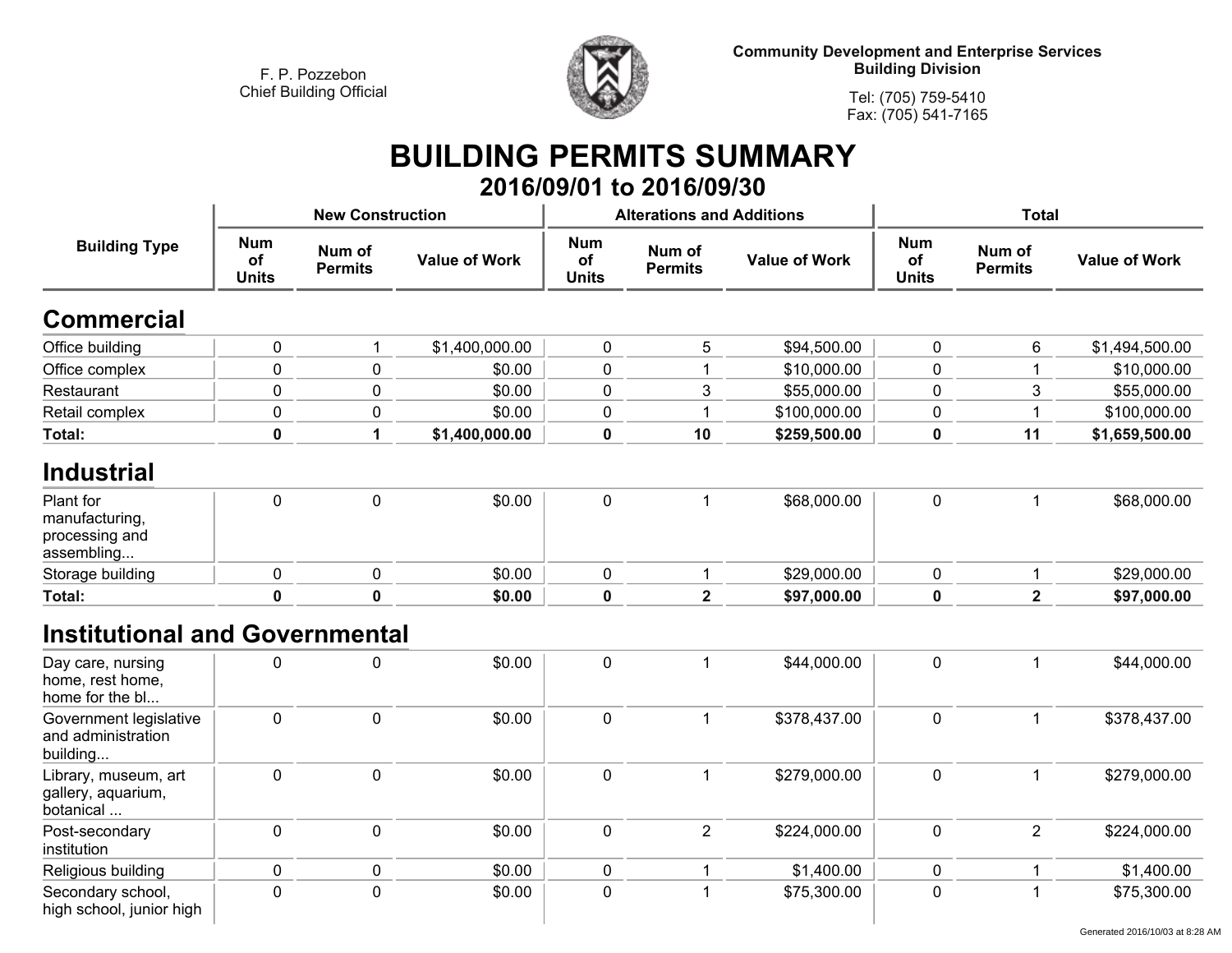| school                                                   |          |             |                |             |     |                |   |     |                |
|----------------------------------------------------------|----------|-------------|----------------|-------------|-----|----------------|---|-----|----------------|
| Total:                                                   | 0        | 0           | \$0.00         | $\mathbf 0$ |     | \$1,002,137.00 | 0 |     | \$1,002,137.00 |
| <b>Residential</b>                                       |          |             |                |             |     |                |   |     |                |
| Apartment                                                | $\Omega$ |             | \$0.00         | 0           | 12  | \$252,610.62   | 0 | 12  | \$252,610.62   |
| Row House                                                |          |             | \$0.00         | 0           |     | \$7,700.00     | 0 | ົ   | \$7,700.00     |
| Semi-Detached or<br>Double (side by side),<br>single-att | $\Omega$ | $\mathbf 0$ | \$0.00         | 0           | 4   | \$8,178.00     | 0 | 4   | \$8,178.00     |
| Single House                                             |          |             | \$840,000.00   |             | 160 | \$1,422,449.91 | 3 | 163 | \$2,262,449.91 |
| Total:                                                   |          |             | \$840,000.00   |             | 178 | \$1,690,938.53 |   | 181 | \$2,530,938.53 |
| <b>Grand Total:</b>                                      |          | 4           | \$2,240,000.00 | 0           | 197 | \$3,049,575.53 | 3 | 201 | \$5,289,575.53 |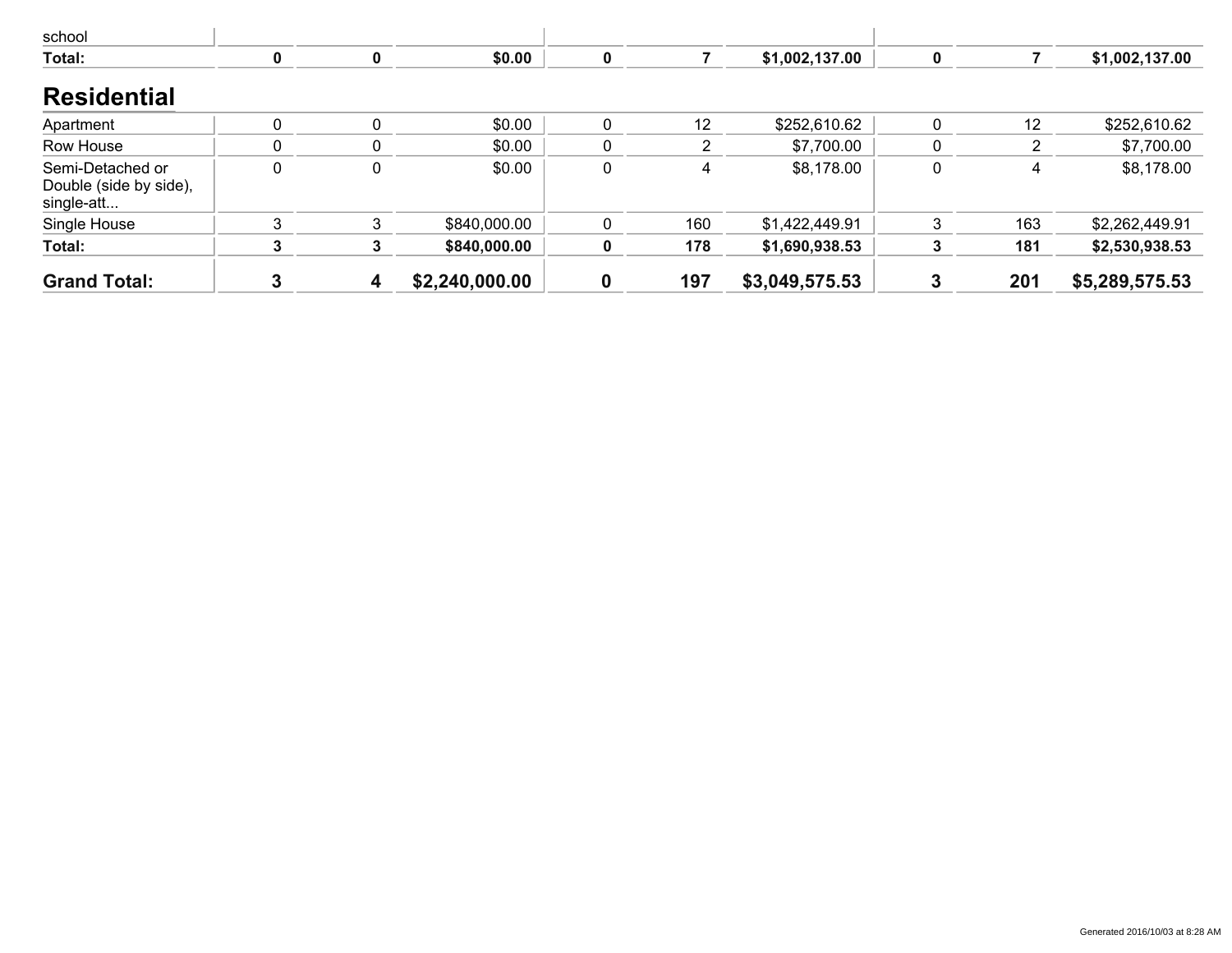

**Community Development and Enterprise Services Building Division**

**Tel: (705) 759-5410Fax: (705) 541-7165**

## **DEMOLITION PERMITS SUMMARY**

|                                       |                        |                          |                         |                        | 2016/09/01 to 2016/09/30         |                      |                        |                          |                      |
|---------------------------------------|------------------------|--------------------------|-------------------------|------------------------|----------------------------------|----------------------|------------------------|--------------------------|----------------------|
| <b>Building Type</b>                  |                        | <b>New Construction</b>  |                         |                        | <b>Alterations and Additions</b> |                      | <b>Total</b>           |                          |                      |
|                                       | Num of<br><b>Units</b> | Num of<br><b>Permits</b> | Value of<br><b>Work</b> | Num of<br><b>Units</b> | Num of<br><b>Permits</b>         | <b>Value of Work</b> | Num of<br><b>Units</b> | Num of<br><b>Permits</b> | <b>Value of Work</b> |
| <b>Commercial</b>                     |                        |                          |                         |                        |                                  |                      |                        |                          |                      |
| Office complex                        | 0                      | 0                        | \$0.00                  | $\mathbf 0$            |                                  | \$10,000.00          | $\mathbf 0$            | 1                        | \$10,000.00          |
| Total:                                | 0                      | 0                        | \$0.00                  | $\pmb{0}$              |                                  | \$10,000.00          | $\mathbf 0$            | 1                        | \$10,000.00          |
| <b>Institutional and Governmental</b> |                        |                          |                         |                        |                                  |                      |                        |                          |                      |
| Elementary school,<br>kindergarten    | $\Omega$               | 0                        | \$0.00                  | $\mathbf 0$            | $\overline{2}$                   | \$305,000.00         | $\mathbf 0$            | $\overline{2}$           | \$305,000.00         |
| Religious building                    | 0                      | 0                        | \$0.00                  | $\pmb{0}$              |                                  | \$2,850.00           | $\mathbf 0$            |                          | \$2,850.00           |
| Total:                                | 0                      | $\mathbf 0$              | \$0.00                  | $\pmb{0}$              | 3                                | \$307,850.00         | $\mathbf 0$            | 3                        | \$307,850.00         |
| <b>Residential</b>                    |                        |                          |                         |                        |                                  |                      |                        |                          |                      |
| Apartment                             | 0                      | 0                        | \$0.00                  | $-3$                   | $\overline{2}$                   | \$167,000.00         | $-3$                   | 2                        | \$167,000.00         |
| Row House                             | 0                      | 0                        | \$0.00                  | 0                      |                                  | \$100.00             | 0                      |                          | \$100.00             |
| Single House                          | 0                      | 0                        | \$0.00                  | 0                      | 5                                | \$9,300.00           | 0                      | 5                        | \$9,300.00           |
| Total:                                | 0                      | $\mathbf 0$              | \$0.00                  | $-3$                   | 8                                | \$176,400.00         | $-3$                   | 8                        | \$176,400.00         |
| <b>Grand Total:</b>                   | $\mathbf 0$            | $\boldsymbol{0}$         | \$0.00                  | $-3$                   | 12                               | \$494,250.00         | $-3$                   | 12                       | \$494,250.00         |